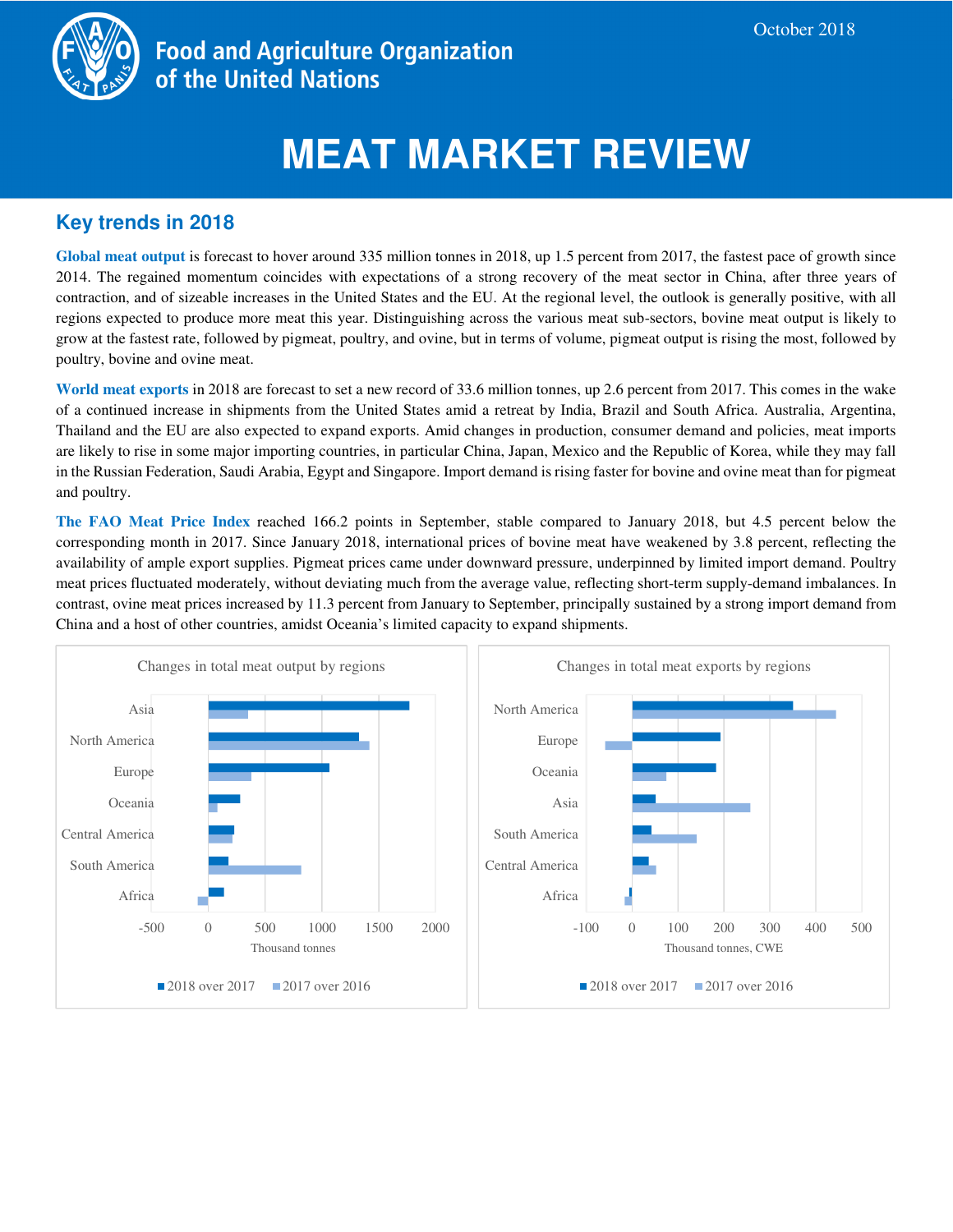



### **Poultry meat**

#### **World poultry meat output**

In 2018, global poultry output is anticipated to rise by 1.4 percent to 121.6 million tonnes, underpinned by expansions in the **United States**, the **EU**, **India**, **China** and **Mexico**. A significant decline in output is forecast for **Brazil**.

Higher inventory of birds with heavier weights are expected to lift production of poultry meat in the **United States** by 2.2 percent in 2018 to 22.5 million tonnes. In the **EU**, containment of the highly pathogenic avian influenza (HPAI) outbreaks and a price recovery have provided the basis for a 2.2 percent recovery this year. **India**'s poultry meat production is continuing to grow at rates above 4 percent per annum, driven by rising domestic demand, fuelled by urbanization, shift in food habits and higher incomes. In the process, the share of production of commercial farms has risen with a parallel drop among household / backyard sector. Poultry meat production in **China** – the  $2<sup>nd</sup>$  largest world producer – is expected to rebound by 0.7 percent this year to 17.6 million tonnes, after incurring a decline of 6.6 percent in 2017 due to HPAI outbreaks. Since then, the government has taken steps to strengthen its grandparent stock by importing genetic materials, especially from New Zealand, and developing indigenous breeding operations. **Mexico** is continuing its poultry production expansion, supported by robust domestic demand, lower feedcorn prices and the implementation of modern farm management practices. Production growth in the **Russian Federation** –the  $5<sup>th</sup>$  largest world producer - is likely to be limited to about 1.4 percent in 2018, far below the 7.6 percent recorded last year, as consumer demand is not keeping pace

with production growth, contributing to a weakening of domestic prices. In contrast, poultry output in **Brazil** is likely to fall by as much as 3 percent in 2018. Its export businesses suffered due to trade restrictions imposed by key importing partners on account of quality standards. In addition, the introduction of stringent halal meat requirement by Saudi Arabia has led to a loss of market share for Brazil this year.

**World poultry meat exports** are forecast to increase by 1.3 percent in 2018, registering expansions for the third consecutive year, to 13.3 million tonnes. While exports from **Thailand**, **Turkey**, the **Russian Federation** and the **EU** are forecast to rise, a significant drop is anticipated in **Brazil**. On the demand side, the recovery in trade is expected to be fuelled by rising imports by **Japan**, **Viet Nam**, **China** and **Mexico**, offsetting sharp reductions in **Egypt**, **Saudi Arabia** and the **EU**.

**Thailand** is foreseen to boost poultry exports by over 12 percent this year, sustained by a robust demand in Asia, and the full utilization of tariff rate quotas offered by trading partners such as the EU. This global outreach reflects the increased recognition of Thai poultry meat quality, efforts to meet global antimicrobial standards and improve animal welfare. Rising production of poultry meat is helping **Turkey** to expand exports to Middle Eastern countries, especially to Iraq, Libya and the United Arab Emirates. Poultry exports by the **Russian Federation** are forecast to increase by nearly 25 percent in 2018, to 217 000 tonnes, with substantial expansions of sales to Viet Nam, Ukraine and Central Asian countries. The **EU**'s poultry exports are rising this year, pushed by rising import demand and abundant availability of export supplies, especially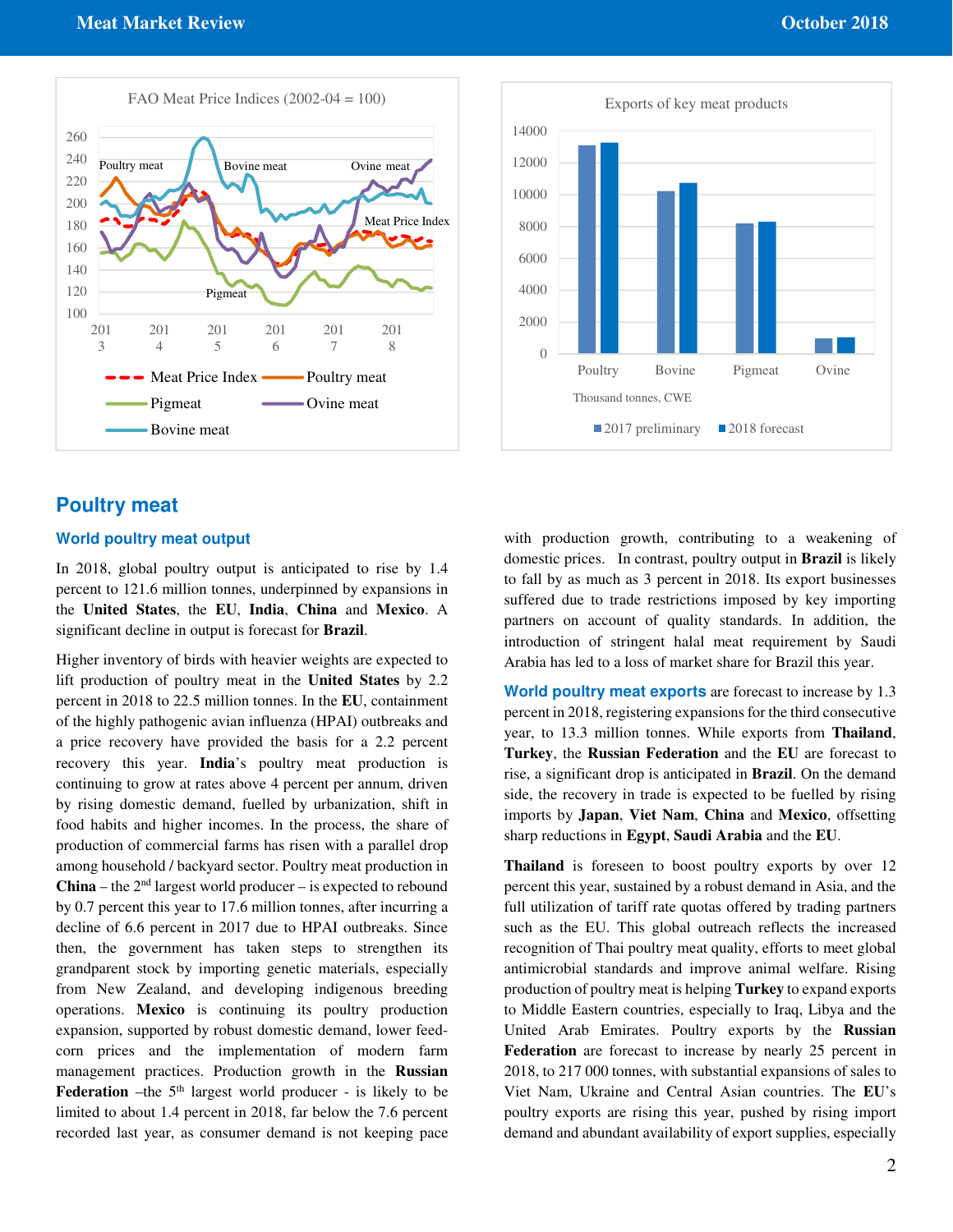to Ghana, Ukraine and the Philippines, notwithstanding a likely contraction of shipments to important destinations, including Hong Kong (China, SAR), Benin, Saudi Arabia and South Africa. In contrast, **Brazil** may face a 4.7 percent reduction of pigmeat exports in 2018, largely attributed to trade restrictions and the strict halal requirement implemented by Saudi Arabia.

In **Japan**, while poultry meat production is continuing to grow, imports are also rising, reflecting a strong domestic demand, as food habits have been shifting in favour of poultry, at the expense of alternative animal protein. In **Ghana**, imports are forecast to rise, originating mainly from the EU and Brazil, to fill a gap between local production and consumption, as high feed costs and inefficiencies in farm management practices limit production growth. Bolstered by low international prices, **Viet Nam** is experiencing a sharp increase in poultry meat imports in 2018, especially from Hong Kong (China SAR), the United States, the EU and the Russian Federation.



#### **Bovine meat**

**World bovine meat output** is forecast to rise to 72.2 million tonnes in 2018, up 2 percent from 2017. Much of this year's expansion would stem from increased slaughter, as drought conditions forced increased cattle culling in some major producing countries. Across countries, **Brazil**, the **United States**, **Australia**, the **EU** and **Argentina** are anticipated to be the main contributors to this expansion, with contributions also coming from several others among the top-20 producers, including **China**, **South Africa, Canada** and **Mexico. Paraguay** is likely to be an exception, as the country is anticipated to record a contraction this year.

**Brazil** is heading to expand bovine meat output by 3.8 percent in 2018, to 9.9 million tonnes. Both domestic as well as import demand drive the country's bovine meat production. On account of the severe impact of the truck drivers' transport

strike which paralysed the country in May 2018, some meat processors have begun relocating their plants closer to cattle rearing regions, along with efforts to increase feeding efficiency. The **United States** is forecast to produce a record level of 12.3 million tonnes of bovine meat, up 3.8 percent from 2017. The expansion this year would rest on increased slaughter numbers, partly induced by dry conditions in key producing regions and a rise in the average carcass weight. In **Australia**, following an 11.3 percent decline in output 2016 and a small recovery last year, bovine meat output is projected to increase by 7.4 percent in 2018 to 2.5 million tonnes. Dry weather conditions appear to have induced farmers to cull more cattle than they would have done under normal conditions, boosting production in the short run. In the **EU**, bovine meat production is now forecast to rise by 1.6 percent, as drought conditions fostered slaughtering, leading to significant drops in herd numbers in some member states. **Argentina**'s meat output is forecast to expand to 2.9 million tonnes, up 3.9 percent from 2017. Like in the previous countries, part of the increase can be attributed to the drought that severely affected Argentina from November 2017 to March 2018, which induced ranchers to slaughter more animals. In contrast, bovine meat output in the **Russian Federation** is forecast to be stable in 2018 and remain around 1.6 million tonnes. The volume of meat output of the large, modernized cattle farms has increased, but not enough to offset the decline of output of small-scale farmers. In addition, incentive for producing more meat has been negatively affected by a rise in raw materials costs amid nearly flat beef retail prices.

**World bovine meat exports** are forecast to increase by 5.0 percent to 10.7 million tonnes, the second year to register 5 percent growth rate. This year expansions are led by **Brazil, Argentina**, the **United States** and **Australia**, while exports of **India** and the **EU** are expected to decline.

**Brazil** is forecast to expand bovine meat exports by 9.7 percent in 2018, despite facing the imposition of import restrictions by a number of trading partners. Indeed, shipments of Brazilian meat to some key markets have expanded, mainly in China, Egypt and Chile, enabling Brazil to more than compensate for lost markets elsewhere. **Argentina** is expanding bovine meat exports this year, supported by higher purchases, especially by China. An increase in export availabilities, competitive pricing and acceptance of the national sanitary standards by importing countries have all sustained exports this year. The **United States** continues to benefit from high global demand, especially from Japan, Mexico and the Republic of Korea. **Australia**'s bovine meat exports are anticipated to rise by 8.2 percent in 2018, underpinned by increased export availabilities, competitive pricing and trade agreements. Shipments from the country to the United States are foreseen to remain stable, but to expand to Japan, the Republic of Korea, China and Indonesia.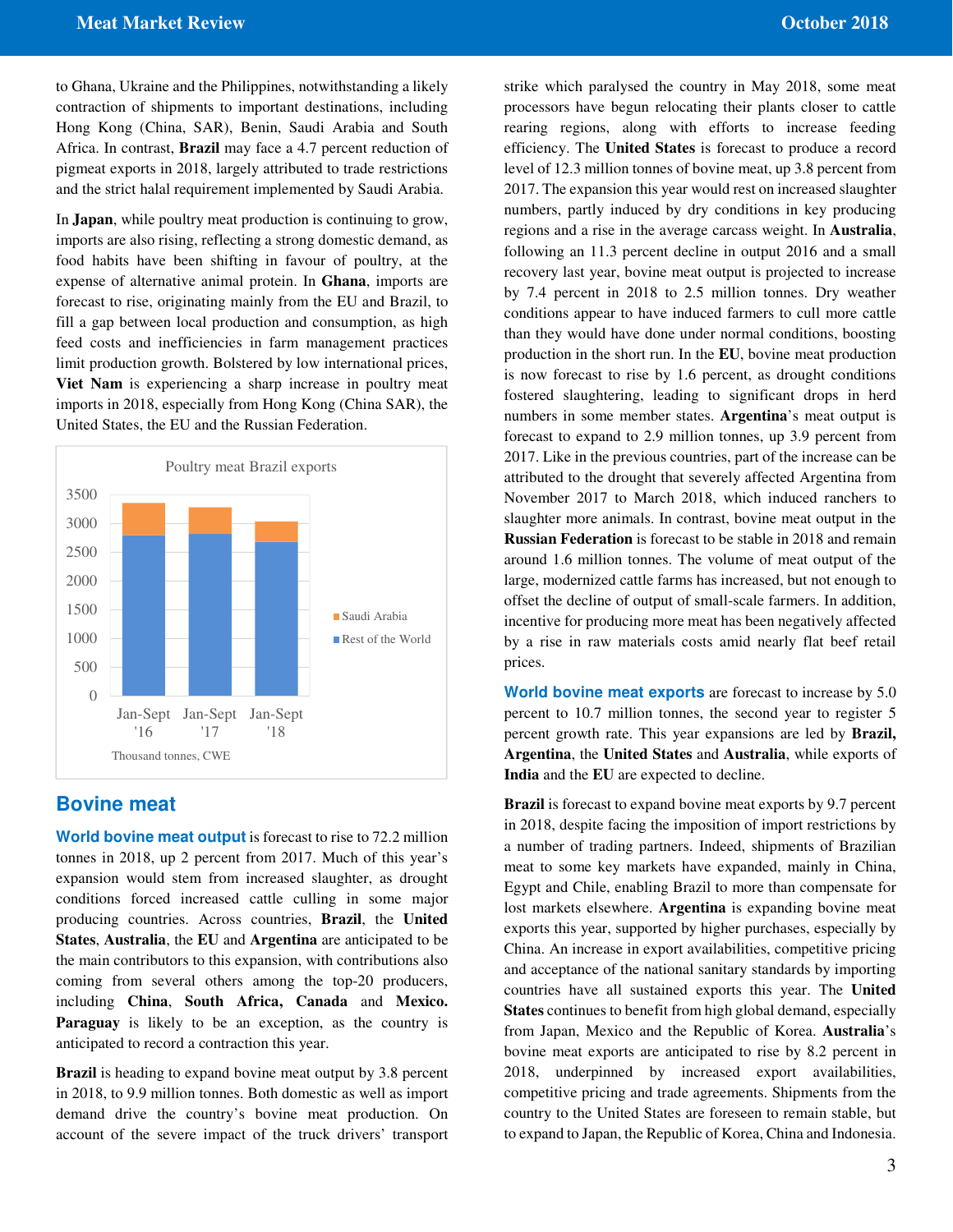On the other hand, **India**'s exports in 2018 are likely to be curtailed, mainly resulting from the closure of slaughterhouses in Uttar Pradesh, a key meat processing state, and difficulties in transporting animals for slaughter.

**China** continues to fuel global meat trade, as imports by the country are anticipated to rise by nearly 25 percent to a record level of 1.9 million tonnes. **Egypt**, **Republic of Korea** and the **United States** are also expected to expand bovine meat imports. In contrast, the **Russian Federation**, **Viet Nam**, **Angola** and **Indonesia** may cut down imports.



## **Pigmeat**

**World pigmeat output** is forecast to reach 120.6 million tonnes in 2018, up 1.6 percent from 2017, supported by expansions in **China**, the **United States**, the **EU** and the **Russian Federation,** but also the **Republic of Korea, Mexico**  and the **Philippines**. In contrast, pigmeat outputs are expected to fall slightly in **Viet Nam**, **Ukraine** and **Brazil**.

**China** is forecast to increase pigmeat production by 1.4 percent this year, to 55.1 million tonnes, reflecting rising productivity of the sector, benefitting from investments and modernization. Disruptions to production that led to a drop in production in 2016 appear to have come to an end. The outbreak of the African swine fever appears to be largely contained, and is not expected to lead to a significant loss of pig stocks. On the other hand, a possible escalation of feed costs associated with rising soybean prices is becoming a concern especially in view of the increased reliance on animal compound feeds under the new production model. In the **United States,** pigmeat output is forecast to rise by 3.3 percent to 12.0 million tonnes, supported by increased slaughter numbers on the back of an enlarged inventory, estimated at 75.5 million pigs as of 1 September – the largest inventory recorded since 2009. In the **EU**, following

a contraction last year, pigmeat output is anticipated to rebound by 1.5 percent to 23.8 million tonnes. This year's expansion reflects favourable domestic prices prevailed since mid-2016 that led to an increase in breeding-pig herd. Since the middle of this year, however, prices have weakened following a weaker external demand, which may foster a reduction of sow numbers. In the **Russian Federation**, production is seen expanding by 6.2 percent to 3.7 million tonnes in 2018, confirming the steady positive trend observed in recent years. Recent production growth is driven mainly by large-scale farms that are integrated with other farming activities. Although, Russian cereal output is expected to be about 18 percent lower than in 2017, which could result in higher feed costs, the impact on pigmeat output is likely to be limited as many producers grow their own cereals.

In contrast, production declines are anticipated in **Viet Nam**, **Ukraine** and **Brazil**. In Viet Nam –the world's 6<sup>th</sup> largest producer- pigmeat prices have fallen while the cost of production has increased, causing small- and medium-sized firms to cut sow numbers or quit the sector, only partially replaced by large-scale producers. **Ukraine**'s pigmeat sector is forecast to shrink for the third consecutive year, as it was heavily affected by the African swine fever, resulting reduced profit margins and loss of export opportunities. **Brazil**'s pigmeat production is forecast to contract somewhat in 2018, as the loss of some external markets has put downward pressure on domestic live pig prices.

**World pigmeat exports** are forecast to recover by 1.4 percent to 8.3 million tonnes. Market trends in recent months indicate possibility for pigmeat exports to rise in the **United States**, the **EU**, **Chile** and **Mexico**, but to decline in **Brazil**, **Viet Nam** as well as in **Belarus**. World trade expansion this year is expected to be fuelled mainly by increased imports by the **Republic of Korea**, **Mexico**, **China** and **Japan**, while a sharp reduction is likely in the **Russian Federation,** with more moderate reductions anticipated for the **United States** and **Singapore**.

The **United States** is expected to see its pigmeat sales abroad grow by 6 percent, about the same pace as last year. The increase would be supported by abundant supplies, competitive prices and strong import demand in several of its traditional markets, especially Mexico, Japan and the Republic of Korea, more than compensating for a weaker demand in some other destinations, in particular China and Canada. After an 8.4 percent decline in 2017, **EU**'s pigmeat exports are forecast to increase, underpinned by growing shipments to Japan, the Republic of Korea and the United States. In **Chile,** export destinations have been diversified with expansions to China, the Republic of Korea and the Russian Federation. In contrast, the export outlook looks less positive for **Brazil**, **Viet Nam** and **Belarus**. In the case of **Brazil**, the Russian import ban is having a profound impact, as it entailed a loss of an outlet of up to a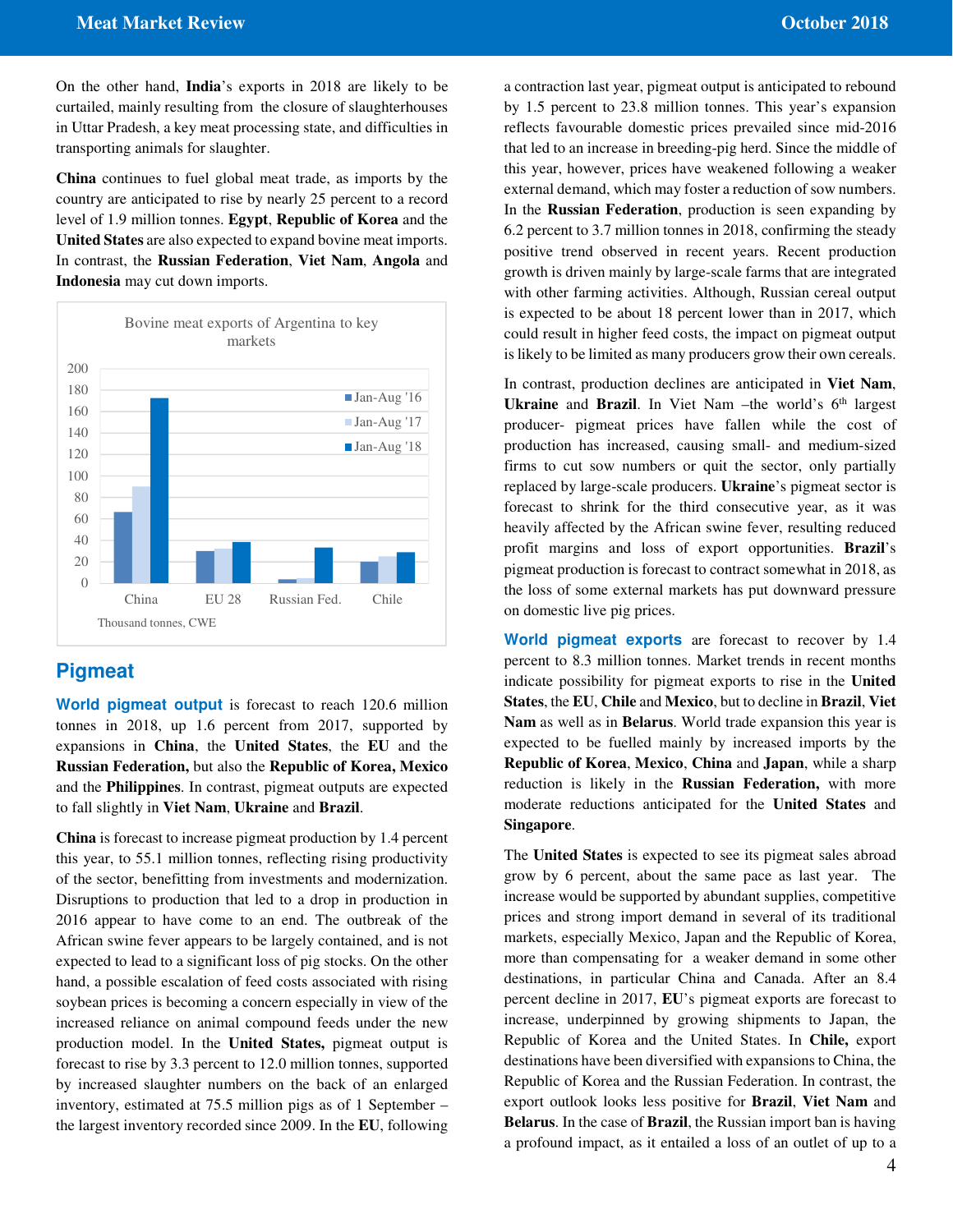quarter million tonnes. However, Brazilian exports to China, Singapore, Argentina, Uruguay, Chile and Georgia have increased, partially offsetting declines elsewhere. The expected contraction of **Viet Nam's** pigmeat exports is seen as a result of reduced production, while for Belarus, it would rather reflect a reduced import demand.

**China** and **Japan** are currently the world's largest pigmeat importers. This year, China is forecast to increase its purchases, following 16 percent decline last year. **Japan** is anticipated to buy 1.9 percent more in 2018, after stepping them up by over 8 percent in 2017. In **the Republic Korea**, popularity of pigmeat is driving increases in both production and imports, mainly supplied by the United States, the EU and Canada. Imports by the **Russian Federation** are continuing to decline, this year plummeting to the lowest level in the current decade, the result of rising domestic production and import restrictions.



## **Ovine meat**

**World ovine meat output** is forecast to reach almost 15 million tonnes in 2018, up 0.8 percent from 2017. This expansion would largely stem from gains in Australia and China, with some increases also expected in Pakistan, Algeria, Morocco and New Zealand. The **EU**, **Mongolia** and the **Islamic Republic of Iran** are likely to see production declines.

While initial ovine meat output projections for **Australia** anticipated only a marginal increase from last year, dryer conditions across many sheep rearing regions and high feed costs have prompted producers to increase slaughter as the year progresses. **New Zealand**'s output is likely to be stable amid a contraction in slaughtering, given a reduced sheep flock, which is likely to be compensated for by improved productivity and a small gain in carcase weight. **China**'s sheep and goat meat production is forecast to rise, owing to higher output of largescale farms that use extensive feeding systems, which more than offset reductions in the household and small-scale sector. This year, drought conditions that affected northeastern parts of China could also contribute to a short-term surge in ovine meat production. Ovine meat output in the **EU** is forecast to decline as some member states suffered from erratic weather that went from cold and wet spring to hot and dry summer.

**World ovine meat exports** are forecast at 1 039 000 tonnes in 2018, an increase of 5.5 percent from 2017. This year's expansion is driven by a solid import demand in China, the Islamic Republic of Iran and Japan, which more than outdid a small decline in Saudi Arabia.

Nearly all the expanded volume of trade in 2018 is forecast to originate from Australia, as exports from New Zealand are anticipated to remain stable.

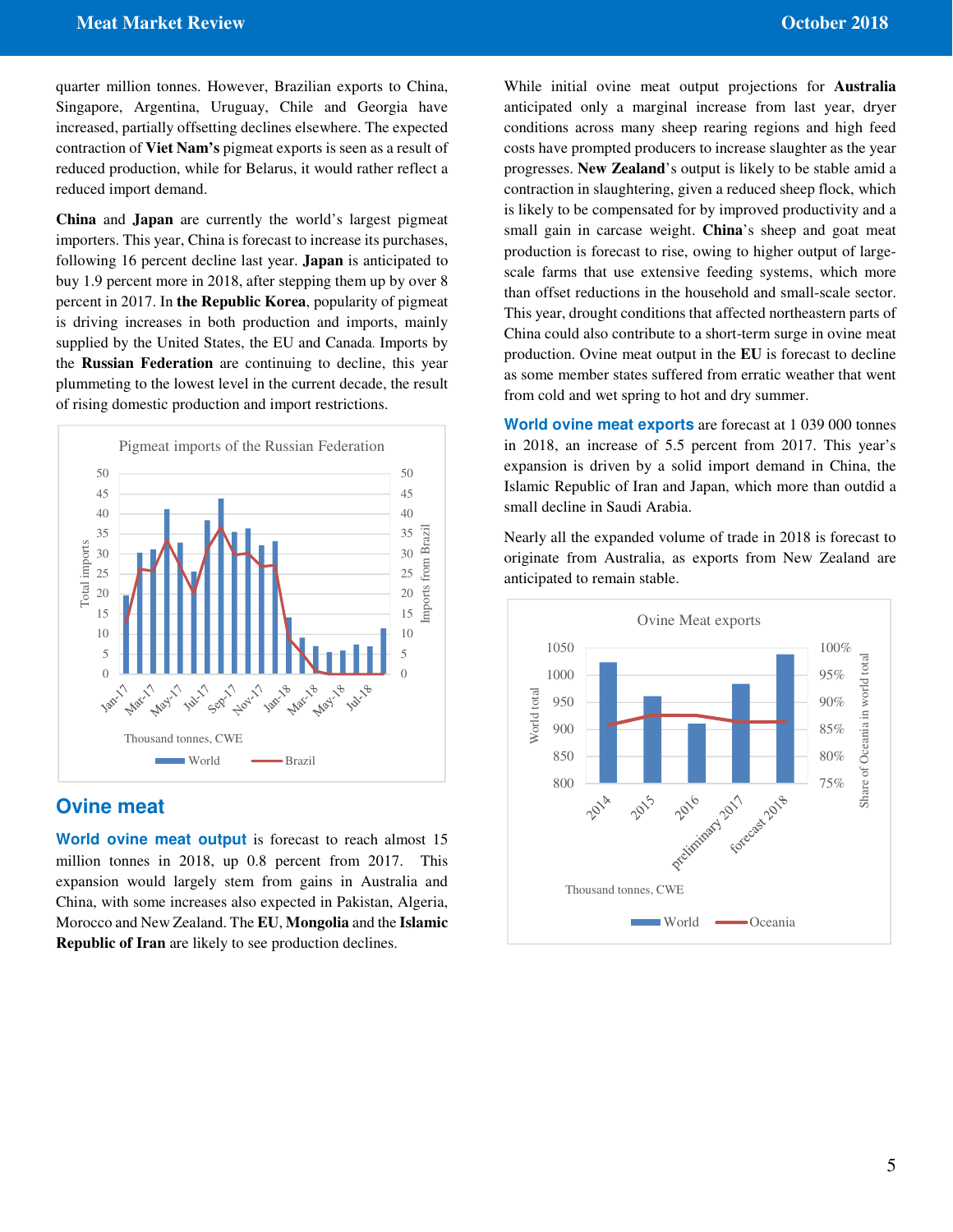|                    |                       | <b>Sub-indices</b> | <b>FAO Meat Price Index</b> |                        |                       |
|--------------------|-----------------------|--------------------|-----------------------------|------------------------|-----------------------|
| <b>PERIOD</b>      | <b>Bovine</b><br>meat | Ovine<br>meat      | Pig<br>meat                 | <b>Poultry</b><br>meat | $(2002 - 2004 = 100)$ |
| <b>Annual</b>      |                       |                    |                             |                        |                       |
| (January/December) |                       |                    |                             |                        |                       |
| 2010               | 165                   | 158                | 138                         | 179                    | 158                   |
| 2011               | 191                   | 232                | 153                         | 206                    | 183                   |
| 2012               | 195                   | 205                | 153                         | 201                    | 182                   |
| 2013               | 197                   | 178                | 157                         | 206                    | 184                   |
| 2014               | 231                   | 202                | 164                         | 200                    | 198                   |
| 2015               | 213                   | 157                | 126                         | 168                    | 168                   |
| 2016               | 191                   | 154                | 123                         | 156                    | 156                   |
| 2017               | 204                   | 194                | 135                         | 169                    | 170                   |
| Monthly            |                       |                    |                             |                        |                       |
| $2018 - January$   | 208                   | 215                | 125                         | 161                    | 167                   |
| $2018$ – February  | 209                   | 215                | 131                         | 162                    | 170                   |
| $2018 - March$     | 209                   | 222                | 131                         | 164                    | 171                   |
| $2018 - April$     | 207                   | 222                | 128                         | 168                    | 170                   |
| $2018 - May$       | 208                   | 219                | 124                         | 166                    | 169                   |
| $2018 - June$      | 204                   | 230                | 124                         | 160                    | 167                   |
| $2018 - July$      | 214                   | 231                | 122                         | 160                    | 169                   |
| $2018 - August$    | 201                   | 236                | 124                         | 162                    | 166                   |
| 2018 – September   | 200                   | 239                | 124                         | 162                    | 166                   |

## **FAO Meat Price Indices**

The FAO Meat Price Indices consist of 2 poultry meat product quotations (the average weighted by assumed fixed trade weights), 3 bovine meat product quotations (average weighted by assumed fixed trade weights), 3 pigmeat product quotations (average weighted by assumed fixed trade weights), 1 ovine meat product quotation (average weighted by assumed fixed trade weights): the four meat group average prices are weighted by world average export trade shares for 2002/2004.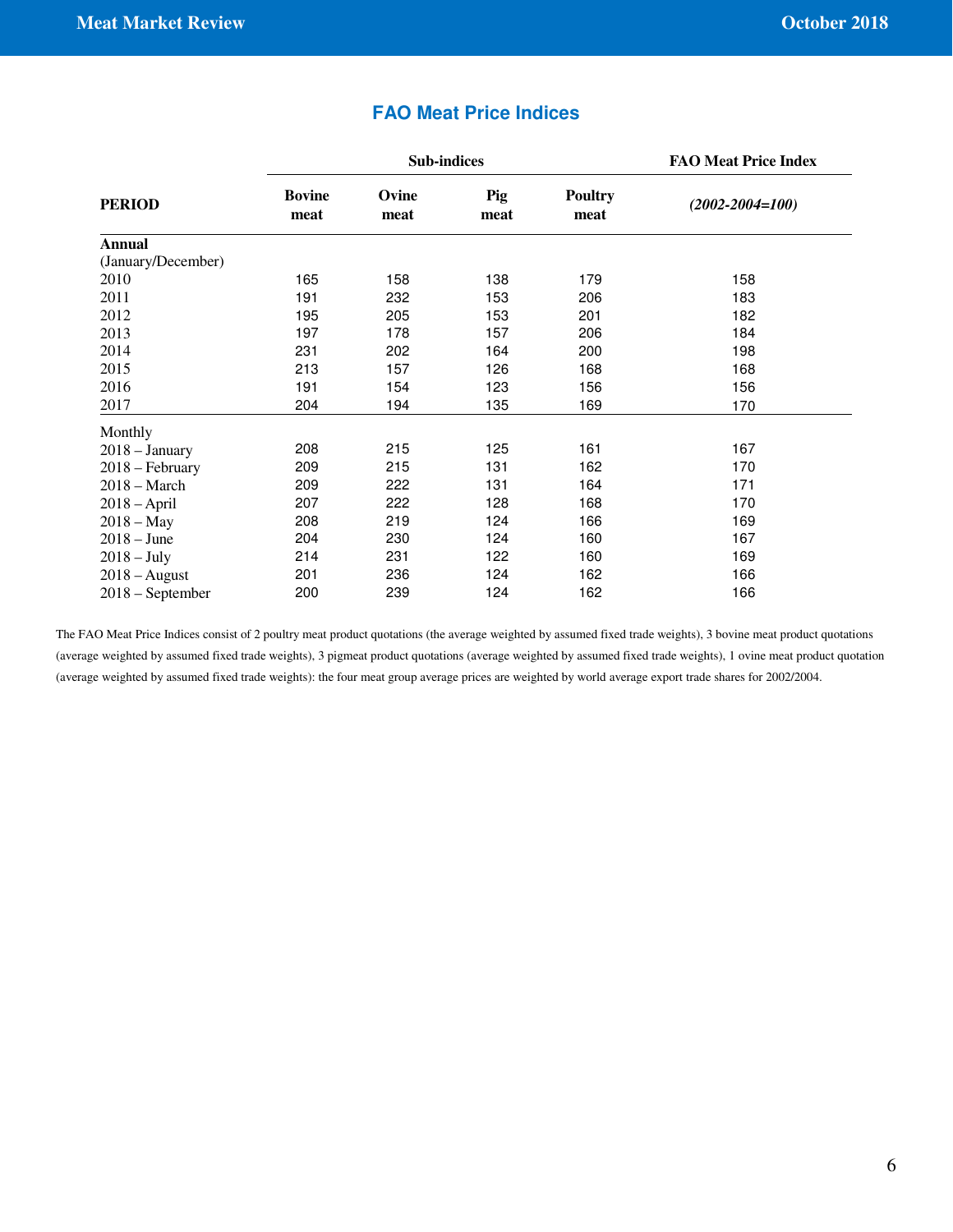| <b>Total Meat Production</b> |             |          |                                 |  |  |  |  |
|------------------------------|-------------|----------|---------------------------------|--|--|--|--|
| (thousand tonnes, CWE)       |             |          |                                 |  |  |  |  |
|                              | 2017        | 2018     | Change<br>2018 over<br>2017 (%) |  |  |  |  |
|                              | preliminary | forecast |                                 |  |  |  |  |
| World                        | 329 988     | 335 048  | 1.5                             |  |  |  |  |
| China                        | 85 614      | 86 609   | 1.2                             |  |  |  |  |
| <b>EU 28</b>                 | 47810       | 48 597   | 1.6                             |  |  |  |  |
| <b>United States</b>         | 45 846      | 47 061   | 2.6                             |  |  |  |  |
| Brazil                       | 27079       | 26 984   | $-0.4$                          |  |  |  |  |
| Russian Fed.                 | 9 9 0 2     | 10 186   | 2.9                             |  |  |  |  |
| India                        | 7348        | 7 5 1 0  | 2.2                             |  |  |  |  |
| Mexico                       | 6 801       | 6 980    | 2.6                             |  |  |  |  |
| Argentina                    | 5 592       | 5 7 1 8  | 2.2                             |  |  |  |  |

| <b>Total Meat Imports</b> |             |          |                                 |
|---------------------------|-------------|----------|---------------------------------|
| (thousand tonnes, CWE)    |             |          |                                 |
|                           | 2017        | 2018     | Change<br>2018 over<br>2017 (%) |
|                           | preliminary | forecast |                                 |
| World                     | 31580       | 32 404   | 2.6                             |
| China                     | 5423        | 5975     | 10.2                            |
| Japan                     | 3635        | 3790     | 4.2                             |
| Mexico                    | 2 1 6 7     | 2 3 0 0  | 6.2                             |
| <b>United States</b>      | 2 1 9 5     | 2 1 9 5  | 0.0                             |
| Viet Nam                  | 1440        | 1492     | 3.6                             |
| Korea Rep. of             | 1 3 1 7     | 1447     | 9.9                             |
| <b>EU 28</b>              | 1 2 8 6     | 1 2 8 6  | 0.0                             |
| Russian Fed.              | 1 2 9 0     | 1 0 4 9  | $-18.6$                         |

| <b>Total Meat Imports</b> |             |          |                                 |
|---------------------------|-------------|----------|---------------------------------|
| (thousand tonnes, CWE)    |             |          |                                 |
|                           | 2017        | 2018     | Change<br>2018 over<br>2017 (%) |
|                           | preliminary | forecast |                                 |
| World                     | 31 580      | 32 404   | 2.6                             |
| China                     | 5423        | 5975     | 10.2                            |
| Japan                     | 3635        | 3790     | 4.2                             |
| Mexico                    | 2 1 6 7     | 2 3 0 0  | 6.2                             |
| <b>United States</b>      | 2 1 9 5     | 2 1 9 5  | 0.0                             |
| Viet Nam                  | 1440        | 1492     | 3.6                             |
| Korea Rep. of             | 1 3 1 7     | 1447     | 9.9                             |
| <b>EU 28</b>              | 1 2 8 6     | 1 2 8 6  | 0.0                             |
| Russian Fed.              | 1 2 9 0     | 1 0 4 9  | $-18.6$                         |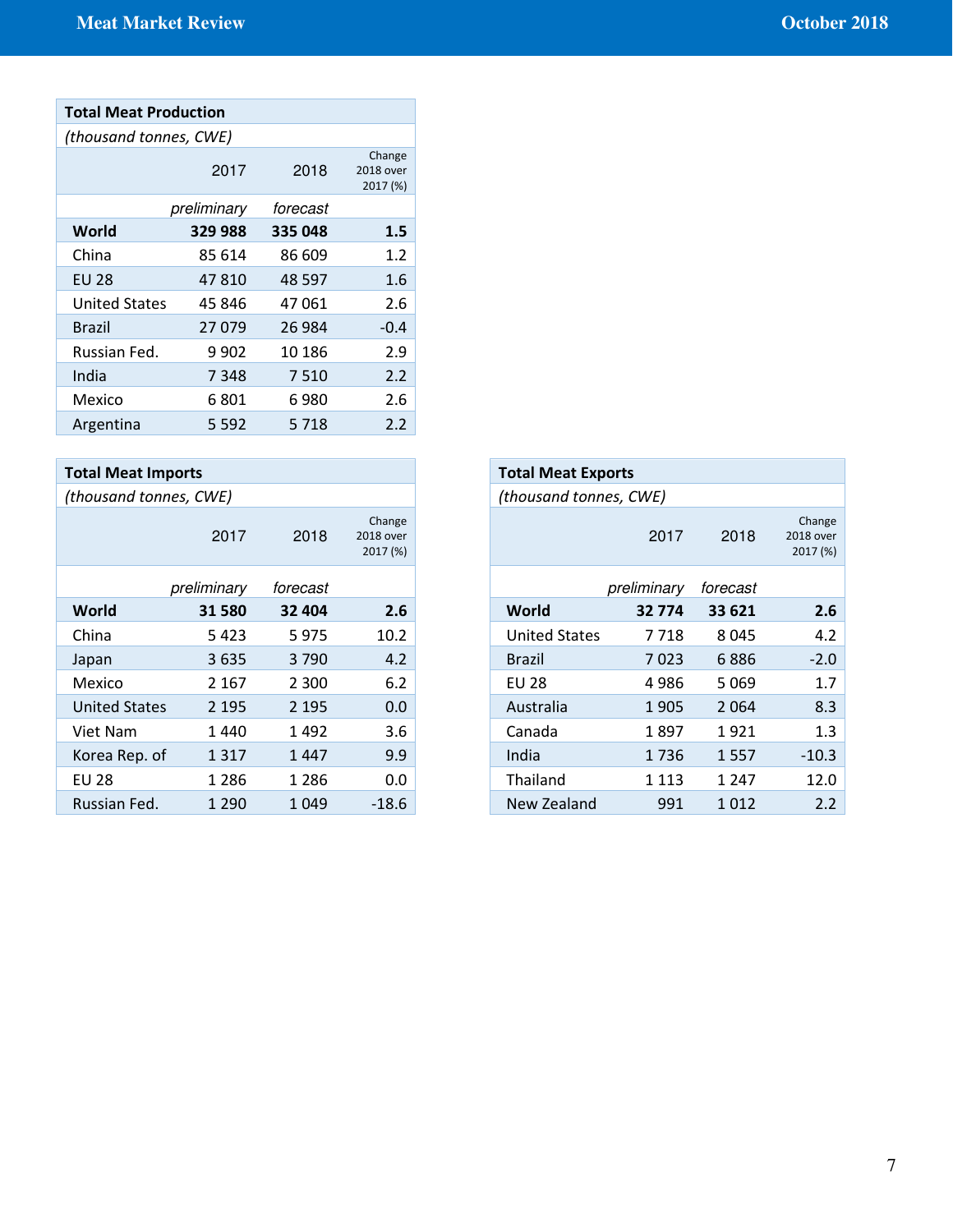| <b>Poultry Meat Production</b> |             |          |                                 |  |  |  |
|--------------------------------|-------------|----------|---------------------------------|--|--|--|
| (thousand tonnes, CWE)         |             |          |                                 |  |  |  |
|                                | 2017        | 2018     | Change<br>2018 over<br>2017 (%) |  |  |  |
|                                | preliminary | forecast |                                 |  |  |  |
| World                          | 119 943     | 121 646  | 1.4                             |  |  |  |
| <b>United States</b>           | 21998       | 22 482   | 2.2                             |  |  |  |
| China                          | 17 466      | 17583    | 0.7                             |  |  |  |
| EU 28                          | 14 587      | 14 907   | 2.2                             |  |  |  |
| Brazil                         | 13 645      | 13 2 36  | $-3.0$                          |  |  |  |
| Russian Fed.                   | 4 4 5 6     | 4518     | 1.4                             |  |  |  |
| India                          | 3 5 9 1     | 3752     | 4.5                             |  |  |  |
| Mexico                         | 3 2 3 4     | 3 328    | 2.9                             |  |  |  |
| Japan                          | 2 2 1 6     | 2 260    | 2.0                             |  |  |  |

| <b>Poultry Meat Imports</b> |             |          |                                 |
|-----------------------------|-------------|----------|---------------------------------|
| (thousand tonnes, CWE)      |             |          |                                 |
|                             | 2017        | 2018     | Change<br>2018 over<br>2017 (%) |
|                             | preliminary | forecast |                                 |
| World                       | 12 3 16     | 12 4 8 1 | 1.3                             |
| China                       | 1427        | 1496     | 4.8                             |
| Japan                       | 1 2 9 1     | 1 3 9 4  | 8.0                             |
| Mexico                      | 978         | 1027     | 5.0                             |
| <b>EU 28</b>                | 726         | 704      | $-3.0$                          |
| Saudi Arabia                | 725         | 602      | $-17.0$                         |
| South Africa                | 557         | 565      | 1.4                             |
| Iraq                        | 473         | 454      | $-4.1$                          |
| Viet Nam                    | 373         | 448      | 20.1                            |

| 2018     | Change<br>2018 over<br>2017 (%) |                      | 2017    | 2018                                                                 | Change<br>2018 over<br>2017 (%) |
|----------|---------------------------------|----------------------|---------|----------------------------------------------------------------------|---------------------------------|
| forecast |                                 |                      |         | forecast                                                             |                                 |
| 12 4 8 1 | 1.3                             | World                | 13 1 15 | 13 279                                                               | 1.3                             |
| 1496     | 4.8                             | <b>Brazil</b>        | 4 2 8 4 | 4 0 8 1                                                              | $-4.7$                          |
| 1 3 9 4  | 8.0                             | <b>United States</b> | 3769    | 3792                                                                 | 0.6                             |
| 1027     | 5.0                             | <b>EU 28</b>         | 1537    | 1575                                                                 | 2.5                             |
| 704      | $-3.0$                          | Thailand             | 1051    | 1 1 8 0                                                              | 12.3                            |
| 602      | $-17.0$                         | Turkey               | 437     | 498                                                                  | 14.0                            |
| 565      | 1.4                             | China                | 426     | 447                                                                  | 5.0                             |
| 454      | $-4.1$                          | Ukraine              | 274     | 306                                                                  | 11.8                            |
| 448      | 20.1                            | Russian Fed.         | 174     | 217                                                                  | 24.5                            |
|          |                                 |                      |         | <b>Poultry Meat Exports</b><br>(thousand tonnes, CWE)<br>preliminary |                                 |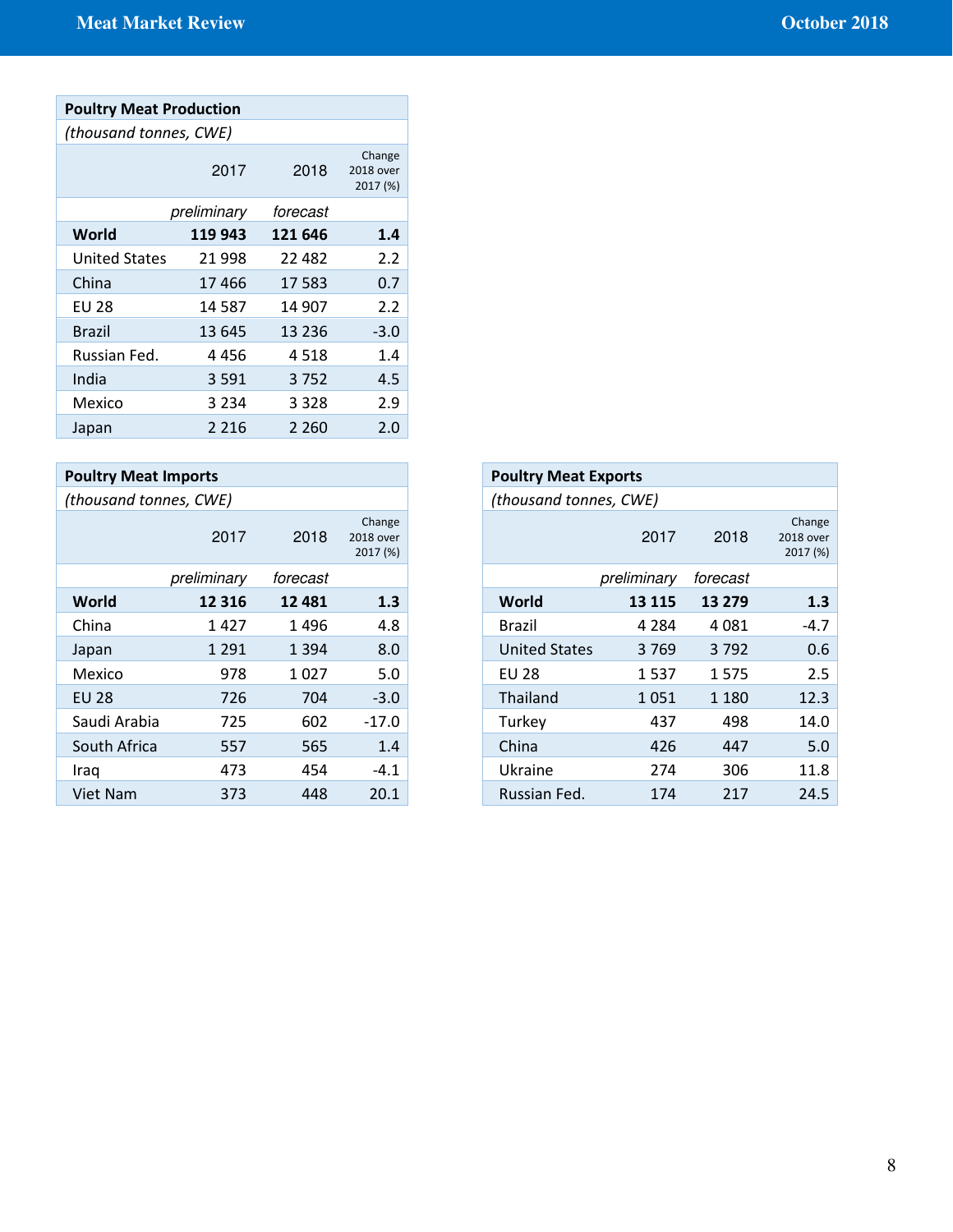| <b>Bovine Meat Production</b> |             |          |                                 |  |  |  |  |
|-------------------------------|-------------|----------|---------------------------------|--|--|--|--|
| (thousand tonnes, CWE)        |             |          |                                 |  |  |  |  |
|                               | 2017        | 2018     | Change<br>2018 over<br>2017 (%) |  |  |  |  |
|                               | preliminary | forecast |                                 |  |  |  |  |
| World                         | 70853       | 72 235   | 2.0                             |  |  |  |  |
| <b>United States</b>          | 11 944      | 12 291   | 2.9                             |  |  |  |  |
| Brazil                        | 9 553       | 9 9 1 4  | 3.8                             |  |  |  |  |
| EU 28                         | 7 889       | 8 0 1 5  | 1.6                             |  |  |  |  |
| China                         | 7638        | 7 7 1 4  | 1.0                             |  |  |  |  |
| Argentina                     | 2 834       | 2 9 4 5  | 3.9                             |  |  |  |  |
| Australia                     | 2 3 8 7     | 2 5 6 4  | 7.4                             |  |  |  |  |
| India                         | 2 553       | 2 5 5 7  | 0.2                             |  |  |  |  |
| Mexico                        | 1924        | 1958     | 1.8                             |  |  |  |  |

| <b>Bovine Meat Imports</b> |             |          |                                 |
|----------------------------|-------------|----------|---------------------------------|
| (thousand tonnes, CWE)     |             |          |                                 |
|                            | 2017        | 2018     | Change<br>2018 over<br>2017 (%) |
|                            | preliminary | forecast |                                 |
| World                      | 9816        | 10 309   | 5.0                             |
| China                      | 1596        | 1991     | 24.7                            |
| <b>United States</b>       | 1 3 1 4     | 1 3 3 4  | 1.5                             |
| Viet Nam                   | 1033        | 1 0 0 5  | $-2.7$                          |
| Japan                      | 824         | 844      | 2.4                             |
| Russian Fed.               | 623         | 581      | $-6.8$                          |
| Korea Rep. of              | 488         | 518      | 6.2                             |
| <b>EU 28</b>               | 305         | 324      | 6.3                             |
| Canada                     | 288         | 305      | 5.8                             |

| nports      |          |                                 | <b>Bovine Meat Exports</b> |             |          |                                 |
|-------------|----------|---------------------------------|----------------------------|-------------|----------|---------------------------------|
| es, CWE)    |          |                                 | (thousand tonnes, CWE)     |             |          |                                 |
| 2017        | 2018     | Change<br>2018 over<br>2017 (%) |                            | 2017        | 2018     | Change<br>2018 over<br>2017 (%) |
| preliminary | forecast |                                 |                            | preliminary | forecast |                                 |
| 9816        | 10 309   | 5.0                             | World                      | 10 2 25     | 10741    | 5.0                             |
| 1596        | 1991     | 24.7                            | Brazil                     | 1858        | 2038     | 9.7                             |
| 1 3 1 4     | 1 3 3 4  | 1.5                             | <b>United States</b>       | 1487        | 1644     | 10.5                            |
| 1033        | 1 0 0 5  | $-2.7$                          | India                      | 1708        | 1529     | $-10.5$                         |
| 824         | 844      | 2.4                             | Australia                  | 1 3 5 7     | 1468     | 8.2                             |
| 623         | 581      | $-6.8$                          | New Zealand                | 540         | 558      | 3.3                             |
| 488         | 518      | 6.2                             | Canada                     | 445         | 474      | 6.4                             |
| 305         | 324      | 6.3                             | Argentina                  | 311         | 470      | 51.3                            |
| 288         | 305      | 5.8                             | <b>EU 28</b>               | 492         | 470      | $-4.5$                          |
|             |          |                                 |                            |             |          |                                 |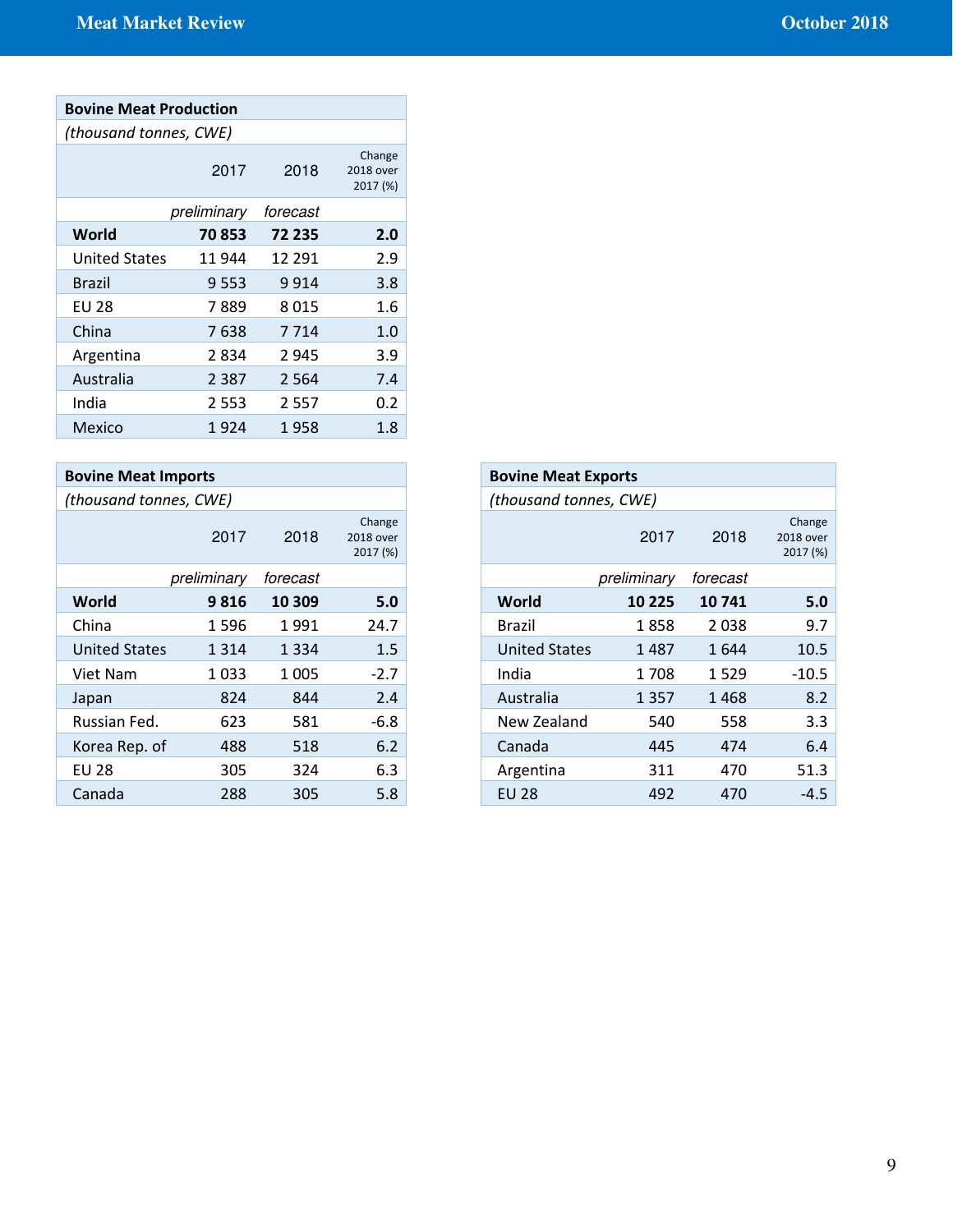# Pigmeat Production

| (thousand tonnes, CWE) |  |
|------------------------|--|
|------------------------|--|

|                      | 2017        | 2018     | Change<br>2018 over<br>2017 (%) |
|----------------------|-------------|----------|---------------------------------|
|                      | preliminary | forecast |                                 |
| World                | 118781      | 120 636  | 1.6                             |
| China                | 54 335      | 55 080   | 1.4                             |
| <b>EU 28</b>         | 23 4 05     | 23757    | 1.5                             |
| <b>United States</b> | 11 610      | 11993    | 3.3                             |
| Russian Fed.         | 3520        | 3738     | 6.2                             |
| <b>Brazil</b>        | 3725        | 3677     | $-1.3$                          |
| <b>Viet Nam</b>      | 3720        | 3631     | $-2.4$                          |
| Canada               | 2 1 3 1     | 2 1 3 3  | 0.1                             |
| Philippines          | 1817        | 1861     | 2.4                             |

| <b>Pigmeat Imports</b> |             |          |                                 |
|------------------------|-------------|----------|---------------------------------|
| (thousand tonnes, CWE) |             |          |                                 |
|                        | 2017        | 2018     | Change<br>2018 over<br>2017 (%) |
|                        | preliminary | forecast |                                 |
| World                  | 8 1 9 1     | 8 3 0 4  | 1.4                             |
| China                  | 2 1 1 5     | 2 1 6 3  | 2.3                             |
| Japan                  | 1481        | 1510     | 1.9                             |
| Mexico                 | 916         | 988      | 7.9                             |
| Korea Rep. of          | 654         | 733      | 12.1                            |
| <b>United States</b>   | 613         | 585      | $-4.6$                          |
| Canada                 | 251         | 261      | 4.1                             |
| Russian Fed.           | 401         | 216      | $-46.1$                         |
| Australia              | 168         | 166      | $-1.4$                          |

| <b>Pigmeat Imports</b>                          | <b>Pigmeat Exports</b> |             |          |  |
|-------------------------------------------------|------------------------|-------------|----------|--|
| (thousand tonnes, CWE)                          | (thousand tonnes, CWE) |             |          |  |
| Change<br>2017<br>2018<br>2018 over<br>2017 (%) |                        | 2017        | 2018     |  |
| preliminary<br>forecast                         |                        | preliminary | forecast |  |
| World<br>8 1 9 1<br>8 3 0 4<br>1.4              | World                  | 8 2 0 4     | 8 3 1 7  |  |
| 2.3<br>China<br>2 1 6 3<br>2 1 1 5              | <b>EU28</b>            | 2 8 4 5     | 2916     |  |
| 1.9<br>1481<br>1510<br>Japan                    | <b>United States</b>   | 2 4 4 0     | 2 5 8 6  |  |
| 7.9<br>916<br>988<br>Mexico                     | Canada                 | 1 2 7 3     | 1 2 8 0  |  |
| 12.1<br>Korea Rep. of<br>654<br>733             | <b>Brazil</b>          | 856         | 742      |  |
| <b>United States</b><br>613<br>585<br>$-4.6$    | Mexico                 | 177         | 188      |  |
| 4.1<br>251<br>261<br>Canada                     | Chile                  | 162         | 180      |  |
| 401<br>216<br>Russian Fed.<br>$-46.1$           | China                  | 107         | 98       |  |
| 168<br>Australia<br>166<br>$-1.4$               | Russian Fed.           | 58          | 60       |  |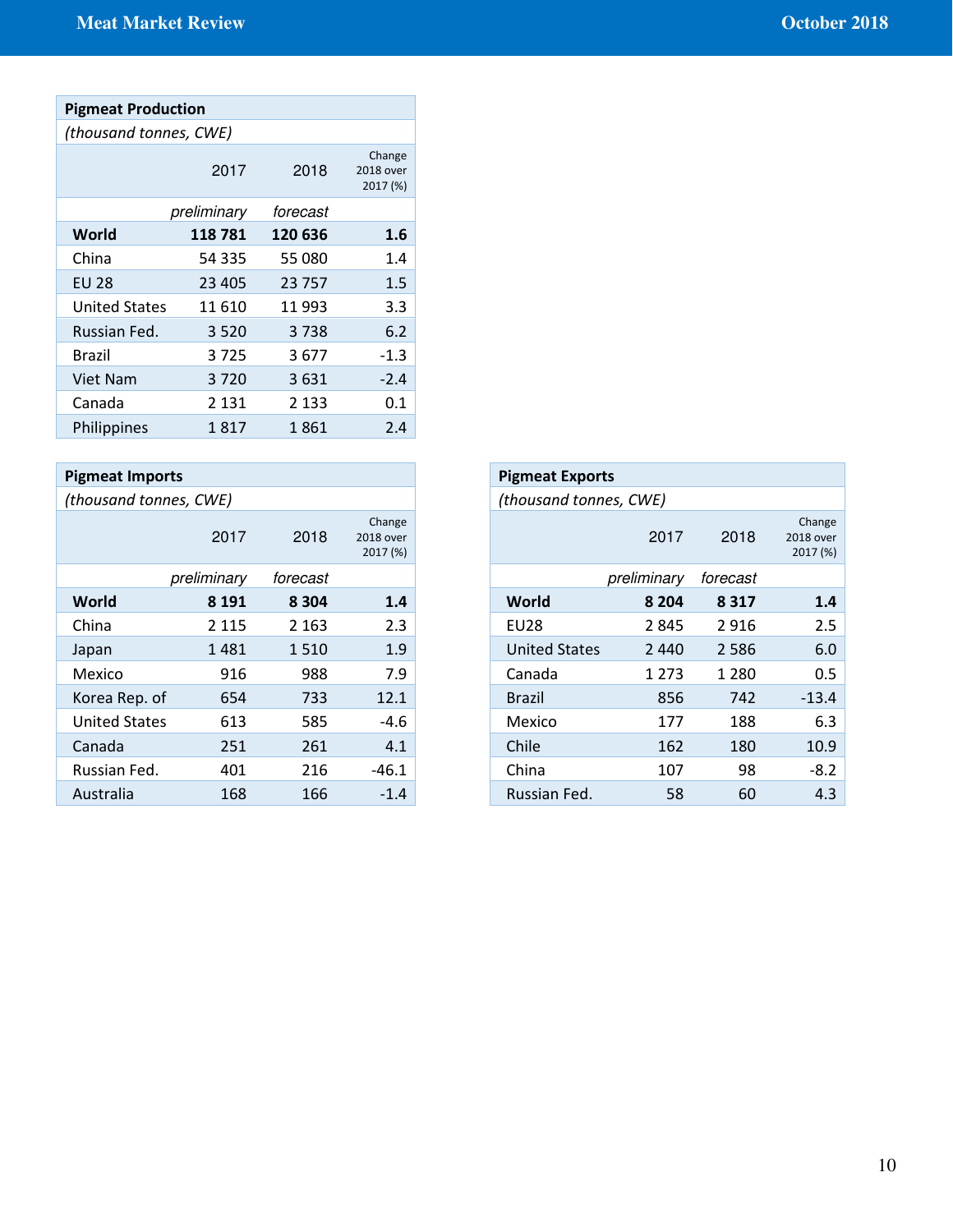| <b>Ovine Meat Production</b> |             |          |                                 |
|------------------------------|-------------|----------|---------------------------------|
| (thousand tonnes, CWE)       |             |          |                                 |
|                              | 2017        | 2018     | Change<br>2018 over<br>2017 (%) |
|                              | preliminary | forecast |                                 |
| World                        | 14833       | 14 9 54  | 0.8                             |
| China                        | 4 691       | 4 748    | 1.2                             |
| <b>EU 28</b>                 | 887         | 876      | $-1.2$                          |
| <b>United States</b>         | 741         | 739      | $-0.3$                          |
| <b>United Arab Emirates</b>  | 727         | 787      | 8.2                             |
| Saudi Arabia                 | 471         | 473      | 0.4                             |
| Malaysia                     | 469         | 473      | 0.9                             |
| Qatar                        | 425         | 427      | $0.5\,$                         |
| Iran Islamic Rep. of         | 395         | 392      | -0.8                            |

| <b>Ovine Meat Imports</b>   |             |          |                                 |
|-----------------------------|-------------|----------|---------------------------------|
| (thousand tonnes, CWE)      |             |          |                                 |
|                             | 2017        | 2018     | Change<br>2018 over<br>2017 (%) |
|                             | preliminary | forecast |                                 |
| World                       | 973         | 1027     | 5.5                             |
| China                       | 279         | 319      | 14.5                            |
| <b>EU 28</b>                | 140         | 142      | 1.3                             |
| <b>United States</b>        | 122         | 122      | $-0.1$                          |
| <b>United Arab Emirates</b> | 58          | 58       | 1.0                             |
| Saudi Arabia                | 45          | 42       | $-6.9$                          |
| Malaysia                    | 39          | 38       | $-1.6$                          |
| Qatar                       | 28          | 29       | 6.1                             |
| Canada                      | 25          | 24       | $-5.4$                          |

| 2017        | 2018     | Change<br>2018 over<br>2017 (%) |
|-------------|----------|---------------------------------|
| preliminary | forecast |                                 |
| 973         | 1027     | 5.5                             |
| 279         | 319      | 14.5                            |
| 140         | 142      | 1.3                             |
| 122         | 122      | $-0.1$                          |
| 58          | 58       | 1.0                             |
| 45          | 42       | $-6.9$                          |
| 39          | 38       | $-1.6$                          |
| 28          | 29       | 6.1                             |
| 25          | 24       | $-5.4$                          |
|             |          |                                 |